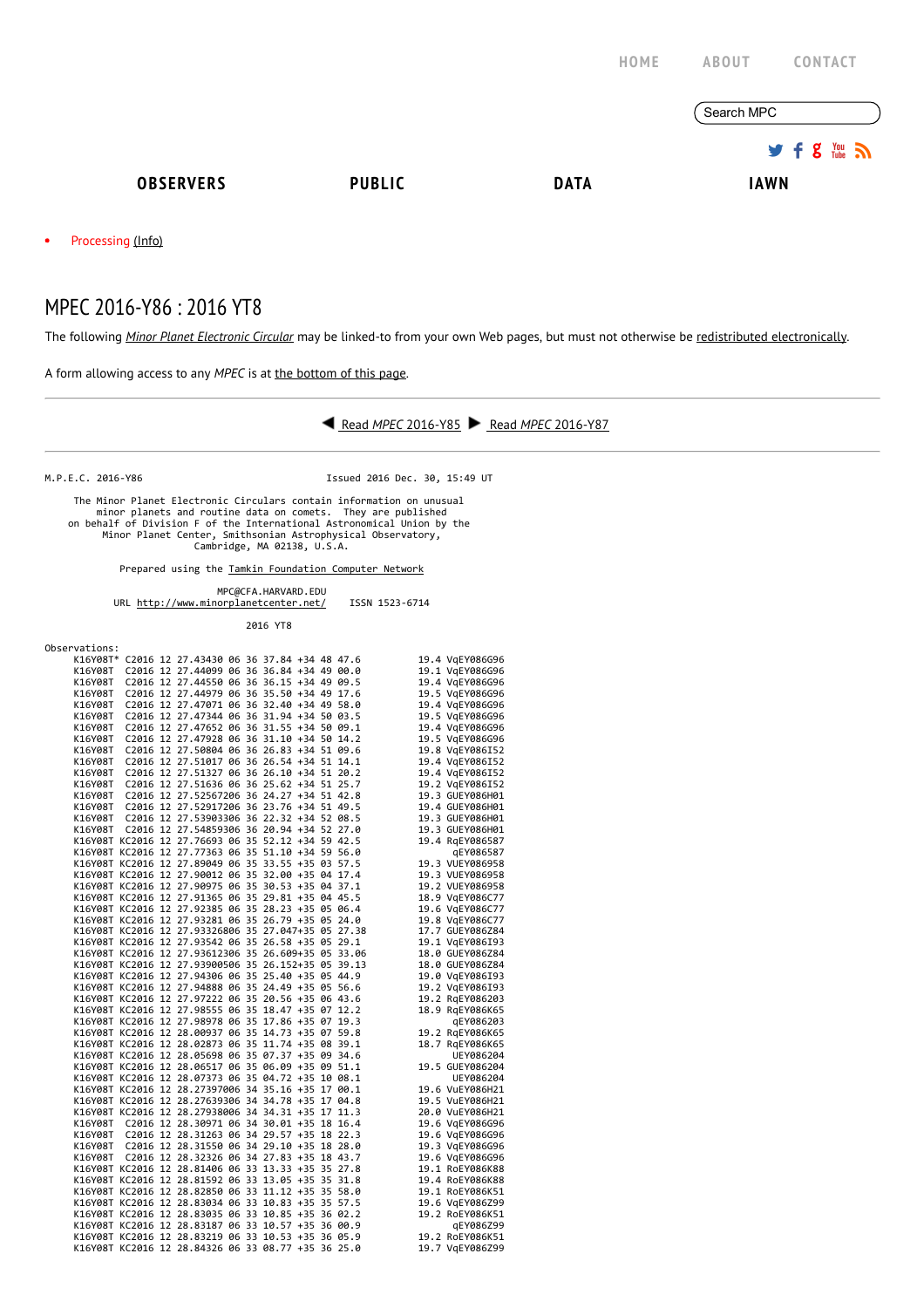|         |  | K16Y08T KC2016 12 28.84396 06 33 08.68 +35 36 30.6 |  |  |  | 19.0 GUEY086K38 |
|---------|--|----------------------------------------------------|--|--|--|-----------------|
|         |  | K16Y08T KC2016 12 28.84861 06 33 07.90 +35 36 36.0 |  |  |  | qEY086Z99       |
|         |  | K16Y08T KC2016 12 28.86428 06 33 05.29 +35 37 14.5 |  |  |  | 19.3 VSEY086595 |
|         |  | K16Y08T KC2016 12 28.86438 06 33 05.38 +35 37 14.3 |  |  |  | 19.3 GUEY086K38 |
|         |  | K16Y08T KC2016 12 28.88086 06 33 02.47 +35 37 46.7 |  |  |  | SEY086C43       |
|         |  | K16Y08T KC2016 12 28.88431 06 33 01.90 +35 37 54.5 |  |  |  | SEY086C43       |
|         |  | K16Y08T KC2016 12 28.88432 06 33 01.98 +35 37 57.2 |  |  |  | SEY086595       |
|         |  | K16Y08T KC2016 12 28.88570 06 33 01.86 +35 37 59.6 |  |  |  | 18.7 GUEY086K38 |
|         |  | K16Y08T KC2016 12 28.88777 06 33 01.33 +35 38 02.3 |  |  |  | SEY086C43       |
|         |  | K16Y08T KC2016 12 28.90942 06 32 57.93 +35 38 50.2 |  |  |  | gEY086160       |
|         |  | K16Y08T KC2016 12 28.91218 06 32 57.45 +35 38 56.2 |  |  |  | 18.7 RgEY086160 |
|         |  | K16Y08T KC2016 12 28.91497 06 32 56.96 +35 39 02.2 |  |  |  | qEY086160       |
|         |  | K16Y08T KC2016 12 28.97670 06 32 46.90 +35 41 12.7 |  |  |  | 20.3 RtEY086B49 |
|         |  | K16Y08T KC2016 12 28.97833 06 32 46.62 +35 41 15.4 |  |  |  | 20.0 RtEY086B49 |
|         |  | K16Y08T KC2016 12 28.97985 06 32 46.40 +35 41 18.8 |  |  |  | 20.0 RtEY086B49 |
| K16Y08T |  | C2016 12 29.65316 06 30 57.39 +36 05 05.1          |  |  |  | 19.9 RoEY086300 |
| K16Y08T |  | C2016 12 29.65547 06 30 56.85 +36 05 10.3          |  |  |  | 19.8 RoEY086300 |
| K16Y08T |  | C2016 12 29.65778 06 30 56.49 +36 05 14.5          |  |  |  | 19.8 RoEY086300 |
| K16Y08T |  | C2016 12 29.72375 06 30 47.05 +36 07 21.1          |  |  |  | 19.1 VSEY086033 |
| K16Y08T |  | C2016 12 29.72604 06 30 46.67 +36 07 26.3          |  |  |  | 19.3 VSEY086033 |
| K16Y08T |  | C2016 12 29.72841 06 30 46.27 +36 07 31.5          |  |  |  | 19.1 VSEY086033 |
| K16Y08T |  | C2016 12 29.82556 06 30 29.87 +36 11 06.4          |  |  |  | gEY086246       |
| K16Y08T |  | C2016 12 29.82598 06 30 29.78 +36 11 07.7          |  |  |  | qEY086246       |
| K16Y08T |  | C2016 12 29.82632 06 30 29.73 +36 11 07.5          |  |  |  | qEY086246       |
| K16Y08T |  | C2016 12 29.82684 06 30 29.59 +36 11 09.5          |  |  |  | gEY086246       |
| K16Y08T |  | C2016 12 29.82704 06 30 29.57 +36 11 09.2          |  |  |  | 19.5 RgEY086246 |
| K16Y08T |  | C2016 12 29.82730 06 30 29.53 +36 11 10.4          |  |  |  | gEY086246       |
| K16Y08T |  | C2016 12 29.82771 06 30 29.47 +36 11 11.5          |  |  |  | gEY086246       |
| K16Y08T |  | C2016 12 29.82815 06 30 29.46 +36 11 13.3          |  |  |  | qEY086246       |
| K16Y08T |  | C2016 12 29.84729 06 30 26.08 +36 11 52.6          |  |  |  | 18.3 VSEY086033 |
| K16Y08T |  | C2016 12 29.84959 06 30 25.70 +36 11 57.5          |  |  |  | 18.4 VSEY086033 |
| K16Y08T |  | C2016 12 29.85189 06 30 25.28 +36 12 02.6          |  |  |  | 18.3 VSEY086033 |
|         |  | K16Y08T KC2016 12 29.91866 06 30 13.98 +36 14 33.0 |  |  |  | 19.4 RcEY086J57 |
|         |  | K16Y08T KC2016 12 29.92226 06 30 13.35 +36 14 40.8 |  |  |  | 19.5 RcEY086J57 |
| K16Y08T |  | C2016 12 30.22564 06 29 22.02 +36 25 39.4          |  |  |  | 19.6 VqEY086I52 |
| K16Y08T |  | C2016 12 30.22788 06 29 21.61 +36 25 44.6          |  |  |  | 19.2 VqEY086I52 |
| K16Y08T |  | C2016 12 30.22986 06 29 21.26 +36 25 48.9          |  |  |  | 19.4 VgEY086I52 |
| K16Y08T |  | C2016 12 30.23233 06 29 20.84 +36 25 54.3          |  |  |  | 19.3 VgEY086I52 |

Observer details:

- 
- 
- 033 Karl [Schwarzschild](http://www.tls-tautenburg.de/) Observatory, Tautenburg, Observers U. Laux,<br>B. Stecklum. Measurer B. Stecklum. 1.34-m f/3 Schmidt + CCD.<br><u>160 [Castelmartini.](http://www.webalice.it/e.prosperi/)</u> Observers M. Jaeger, E. Prosperi, S. Prosperi, W. Vollmann.<br>Measurer E. P
- 203 GiaGa Observatory. Observers S. Foglia, G. Galli. Measurer G. Galli. 0.28‐m f/6.8 Schmidt‐Cassegrain + CCD. 204 [Schiaparelli](http://www.astrogeo.va.it/) Observatory. Observer L. Buzzi. 0.60‐m f/4.64 reflector
- $+$  CCD.
- 246 Klet [Observatory‐KLENOT.](http://www.klet.org/) Observers M. Tichy, J. Ticha. Measurer M. Tichy. 1.06‐m KLENOT Telescope + CCD. 300 Bisei Spaceguard [Center‐‐BATTeRS.](http://www.spaceguard.or.jp/ja/e_index.html) Observers S. Okumura, T. Fujiwara.
- 1.0‐m f/3.0 reflector + CCD. 587 [Sormano.](http://www.brera.mi.astro.it/sormano/) Observers A. Fumagalli, F. Manca, I. Proserpio, A. Testa. Measurer F. Manca. 0.5‐m f/6.8 reflector + CCD.
- 595 Farra [d'Isonzo.](http://www.ccaf.it/Pages/indexen.html) Observers E. Pettarin, F. Piani. Measurer E. Pettarin.<br>0.61-m f/4.0 reflector + CCD.
- 958 [Observatoire](http://www.astrosurf.com/obsdax) de Dax. Observers P. Dupouy, J. B. de Vanssay. Measurer<br>P. Dupouy. 0.43-m f/2.7 reflector + CCD.
- B49 Paus [Observatory,](http://obspausb49.blogspot.com.es/) Sabadell. Observer J. Camarasa. 0.30‐m f/4 Newtonian reflector + CCD.
- C43 Hoyerswerda. Observer P. Lindner. 0.30‐m f/6.3 Schmidt‐Cassegrain + CCD.
- 
- C77 Bernezzo Observatory. Observer A. Mantero. 0.25-m f/4 reflector + CCD.<br><u>G96 Mt. Lemmon [Survey.](http://www.lpl.arizona.edu/css/)</u> Observer R. G. Matheny. Measurers E. J. Christensen,<br>D. C. Fuls, A. R. Gibbs, A. D. Grauer, J. A. Johnson, R. A. Kowalski,
- 
- S. M. Larson, G. J. Leonard, R. G. Matheny, R. L. Seaman, F. C. Shelly.<br>1.5-m reflector + 10K CCD.<br><u>H91 Magdalena Ridge [Observatory,](http://www.mro.nmt.edu/) Socorro.</u> Observers W. H. Ryan, E. V. Ryan.<br>Measurer W. H. Ryan. 2.4-m f/8.9 reflector +
- I52 Steward Observatory, Mt. Lemmon Station. Observers D. C. Fuls,
- R. A. Kowalski. Measurers E. J. Christensen, D. C. Fuls, A. R. Gibbs, A. D. Grauer, J. A. Johnson, R. A. Kowalski, S. M. Larson, G. J. Leonard,
- 
- R. G. Matheny, R. L. Seaman, F. C. Shelly. 1.0-m reflector + CCD.<br>193 St Pardon de Conques. Observer F. Losse. 0.40-m f/3.7 reflector + CCD.<br><mark>157 Centro Astronomico Alto Turia, Valencia. Observers V. Mas, S. Moros,</mark><br>G. For
- $\overline{CD}$
- K38 M57 Observatory, Saltrio. Observer G. Baj. 0.30-m f/8 Ritchey-Chretien<br>+ CCD.
- 
- 
- 
- + CCD.<br>KS1 Osservatorio del Celado, Castello Tesino. Observers G. Favero, R. Furgoni.<br>Measurer R. Furgoni. 0.80-m f/4 reflector + CCD.<br>K65 Cesena. Observers V. Tinella, N. A. R. O. Nicolini Astronomical Robotic<br>Observatory

Orbital elements:

| 2016 YT8                                          |        |                      |  |                                    |                            |               | PHA, Earth MOID = $0.0350$ AU |  |
|---------------------------------------------------|--------|----------------------|--|------------------------------------|----------------------------|---------------|-------------------------------|--|
| Epoch 2017 Feb. 16.0 TT = JDT 2457800.5           |        |                      |  |                                    | MPC.                       |               |                               |  |
| M 349.33551                                       |        | (2000.0)             |  | P                                  |                            | Q             |                               |  |
|                                                   |        |                      |  |                                    |                            | +0.28122330   |                               |  |
| a 2.0203838 Node 75.68849                         |        |                      |  | -0.32086596                        |                            | $-0.84444399$ |                               |  |
| e 0.6320858 Incl. 9.19437 +0.01012333 -0.45588134 |        |                      |  |                                    |                            |               |                               |  |
| P 2.87                                            | H 20.3 |                      |  | $G \quad 0.15$                     |                            | $U$ 8         |                               |  |
| Residuals in seconds of arc                       |        |                      |  |                                    |                            |               |                               |  |
|                                                   |        |                      |  |                                    | $161228$ 160 $0.1+0.1-$    |               |                               |  |
| 161227 G96 0.1+ 0.4- 161227 203 0.2- 0.3-         |        |                      |  |                                    | 161228 160 0.2- 0.1+       |               |                               |  |
| 161227 G96 0.0 0.3+ 161228 K65                    |        |                      |  | $0.0 \quad 0.2+$                   | $161228$ 160 0.5- 0.2+     |               |                               |  |
| $161227$ G96 $0.1 - 0.1 +$                        |        | 161228 K65 0.6+ 0.6+ |  |                                    | $161228$ B49 $0.6 - 0.3 +$ |               |                               |  |
|                                                   |        | 161228 204           |  | $0.1+0.1-$                         | 161228 B49 0.6- 0.4-       |               |                               |  |
| 161227 696 0.5- 0.3+ 161228 204                   |        |                      |  | $0.1+0.0$ 161228 B49 0.2- 0.2-     |                            |               |                               |  |
| 161227 G96 0.4+ 0.1-                              |        | 161228 204           |  | $0.3 - 0.1 - 1612293002.0 + 0.4 -$ |                            |               |                               |  |